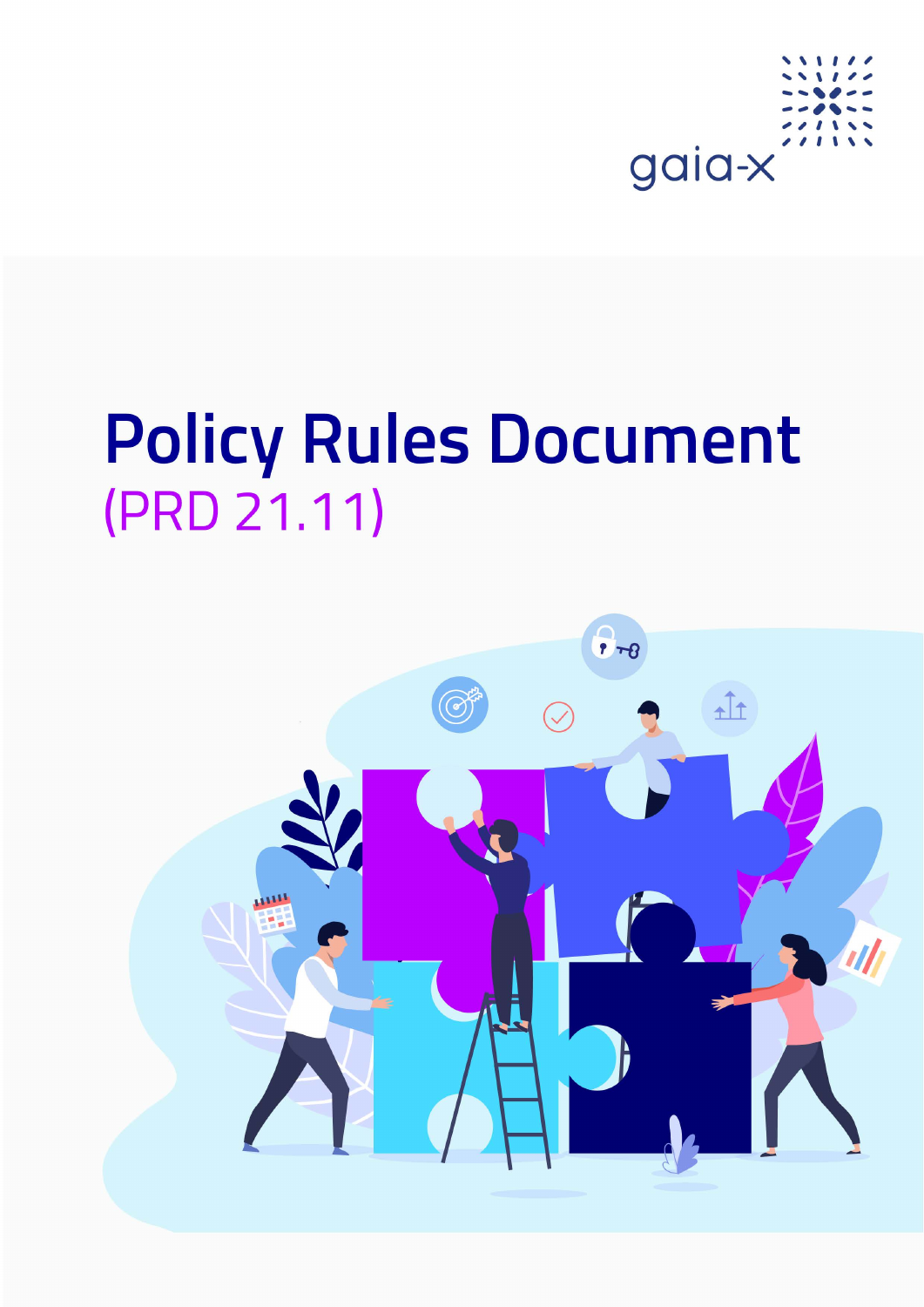# **Table of Contents**

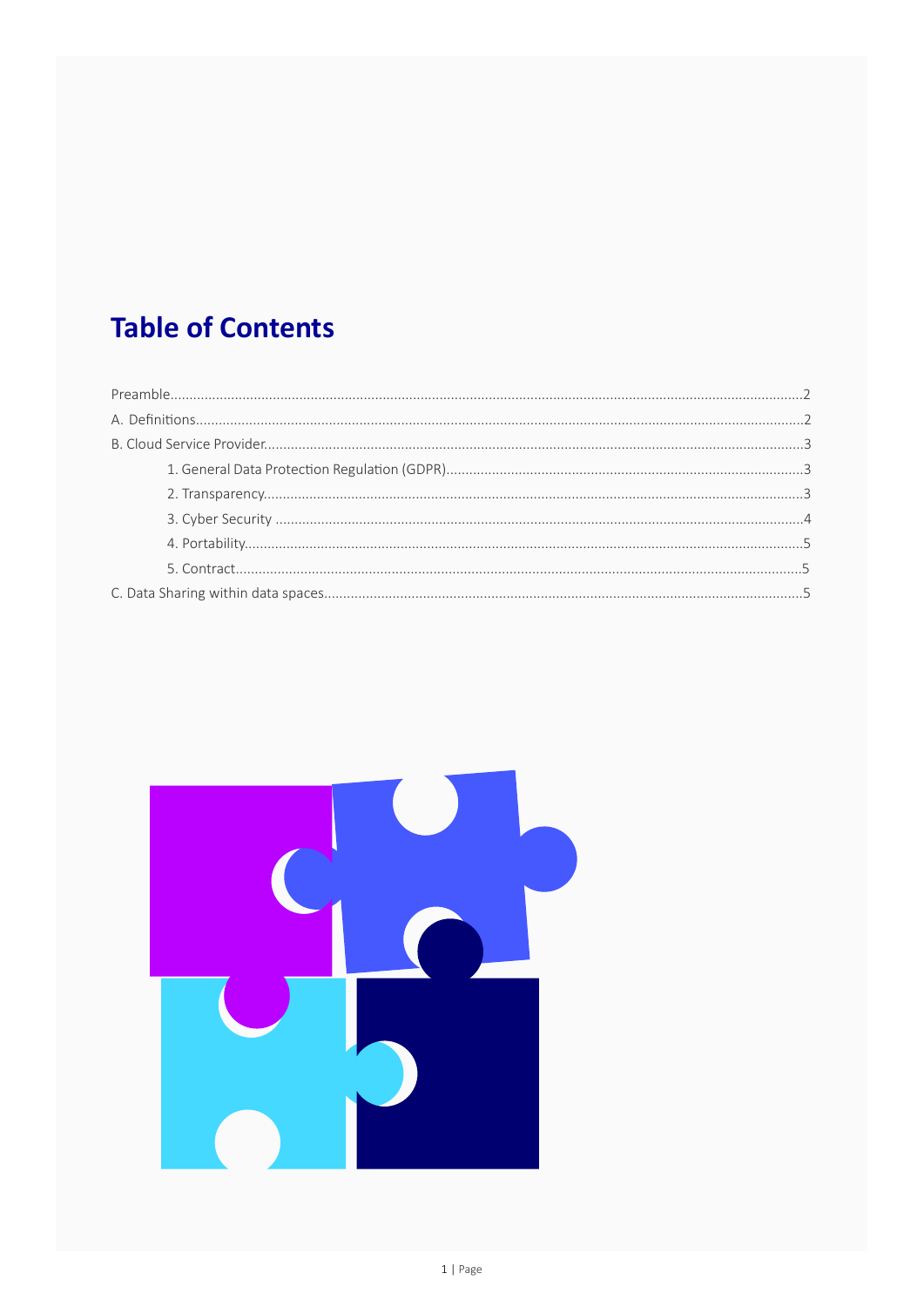Dear all who have commented, contributed and given feedback to the policy rules document (PRD) 21.04,

Thank you very much for your input, which has been viewed and discussed. The result is PRD 21.11 presented herewith. On some topics and paragraphs, we received widely differing views and opinions, while others will require further discussion. These are the topics on the PRC's workstack for the next months that will find their way into the next issue, most likely PRD 22.04.

Meanwhile, please provide any further feedback on this PRD 21.11.

All the best wishes,

**Dr. Ulrich Eichhorn**, Chair PRC **Alban Schmutz**, Vice-Chair PRC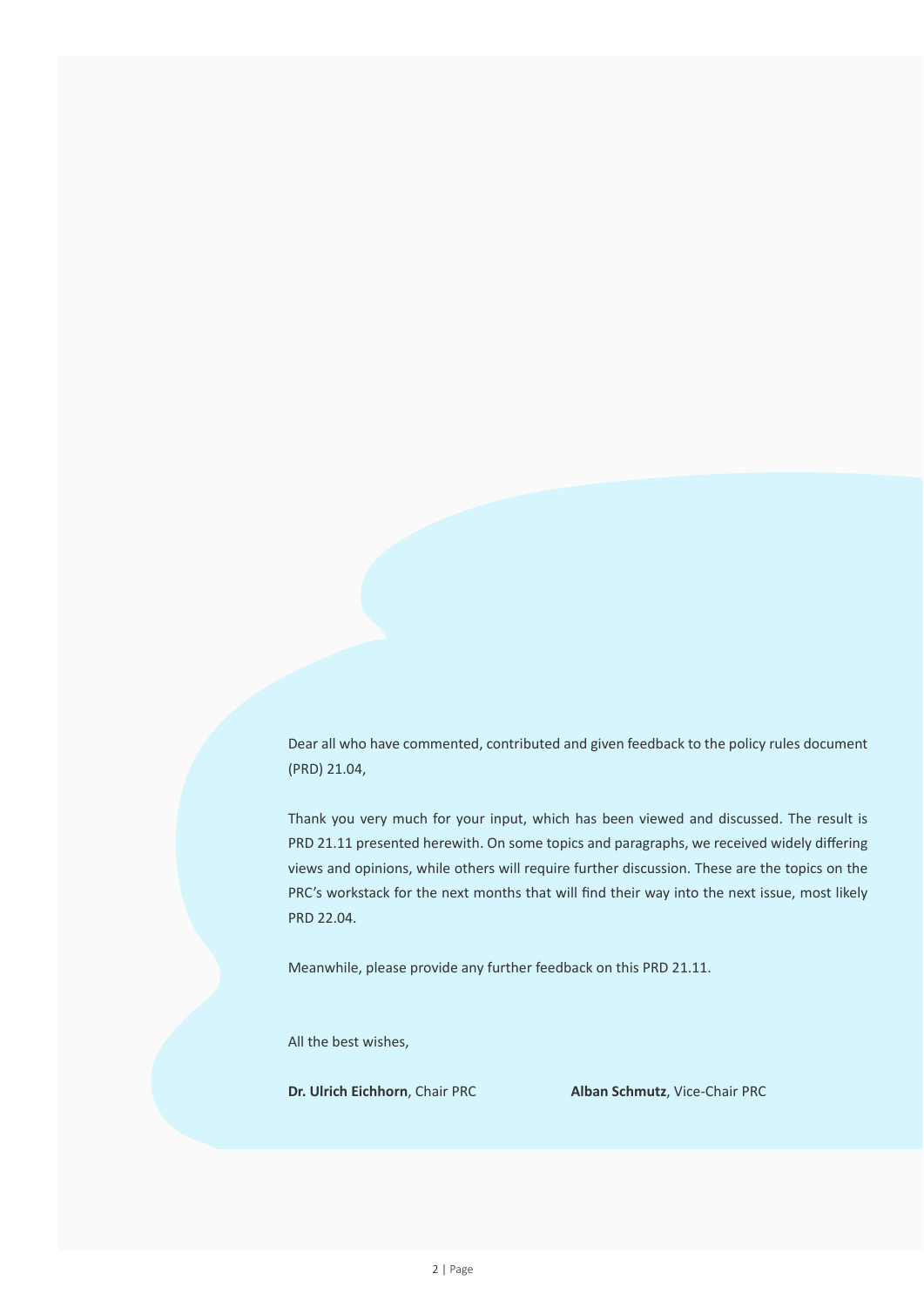# **Preamble**

The following Policy Rules define High Level Objectives safeguarding the added value and principles of the Gaia-X ecosystem. It intents to identify clear controls to demonstrate European values of Gaia-X, such as Openness, Transparency, Data Protection, Security and Portability. Each service offering to be provided under the Gaia-X framework umbrella shall comply with the following objectives. In general, full adherence to applicable EU legislation (e.g., in areas such as data protection and security) is a prerequisite and thus not waived or affected by the following policies and rules.

Principally, High Level Objectives in section B1 reflect GDPR requirements without extending GDPR's obligations.

It is worth pointing out, that participation within Gaia-X and providing Gaia-X compliant services, shall not prevent any provider from also provide non-Gaia-X service offerings outside the Gaia-X ecosystem.

Compliance with these Policy Rules objectives can be achieved via compliance with standards, certifications, and codes of conduct. Where such tools are not available or approved to demonstrate such compliance, specific methodologies can be developed further and agreed within Gaia-X to be included in the self-description of services.

# **A. Definitions**

*There will be a 'Uniform Gaia-X Glossary' to be developed between the TC, the DSBC and the PRC. When available, it will supersede the local definitions. Meanwhile, the following definitions are valid:*

1. A Resource<sup>2</sup> is an internal building block, not available for order, used to compose Service Offerings. Resource Categories include:

- **• Data Resource:** providing for data (which may include derived data) in any form and includes the necessary information for data sharing.
- **• Software Resource:** non-physical functions.
- **• Node:** a computational or physical entity that hosts, manipulates, or interacts with other computational or physical entities.
- **Interconnection:** details of the connection between two or more Nodes.

Prominent attributes of a Resource are the location - physical address, Autonomous System Number, network segment, and the jurisdiction affiliations.

**2.** A **Service Offering** is a set of resources bundled into an offering. A Service Offering can be nested with one or more service offerings.

**3.** A **Provider** is a Participant who provides resources and service offerings in the Gaia-X ecosystem.

**Note:** The service(s) offered by a Provider are cloud and/or edge services. Thus, the Provider will typically be acting as a Cloud Service Provider (CSP) to their Consumers.

**4.** A **Participant** is an entity which is identified, onboarded, and has a Gaia-X Self-Description. A Participant can take on one or multiple of the following roles: Provider, Consumer, Federator.

**5. 'Data'** is subject to current work in progress. It is expected to provide a definition either in the Uniform Gaia-X Glossary or in the next iteration of the PRD. For the time being, data shall be understood as customer data and meta-data, potentially including personal data. Where personal data is concerned, compliance with relevant provisions in regards of the protection of personal data (Section B) is mandatory.

<sup>2</sup> Resource replaces the term 'Asset' in the technical documents of Gaia-X since the last publication of the PRD. The definition is transferred to this version of the PRD acknowledging that the adaptation shall be subject to further analysis. Where necessary, either the uniform definition will be adapted or deviations for the use within the PRD shall be decided.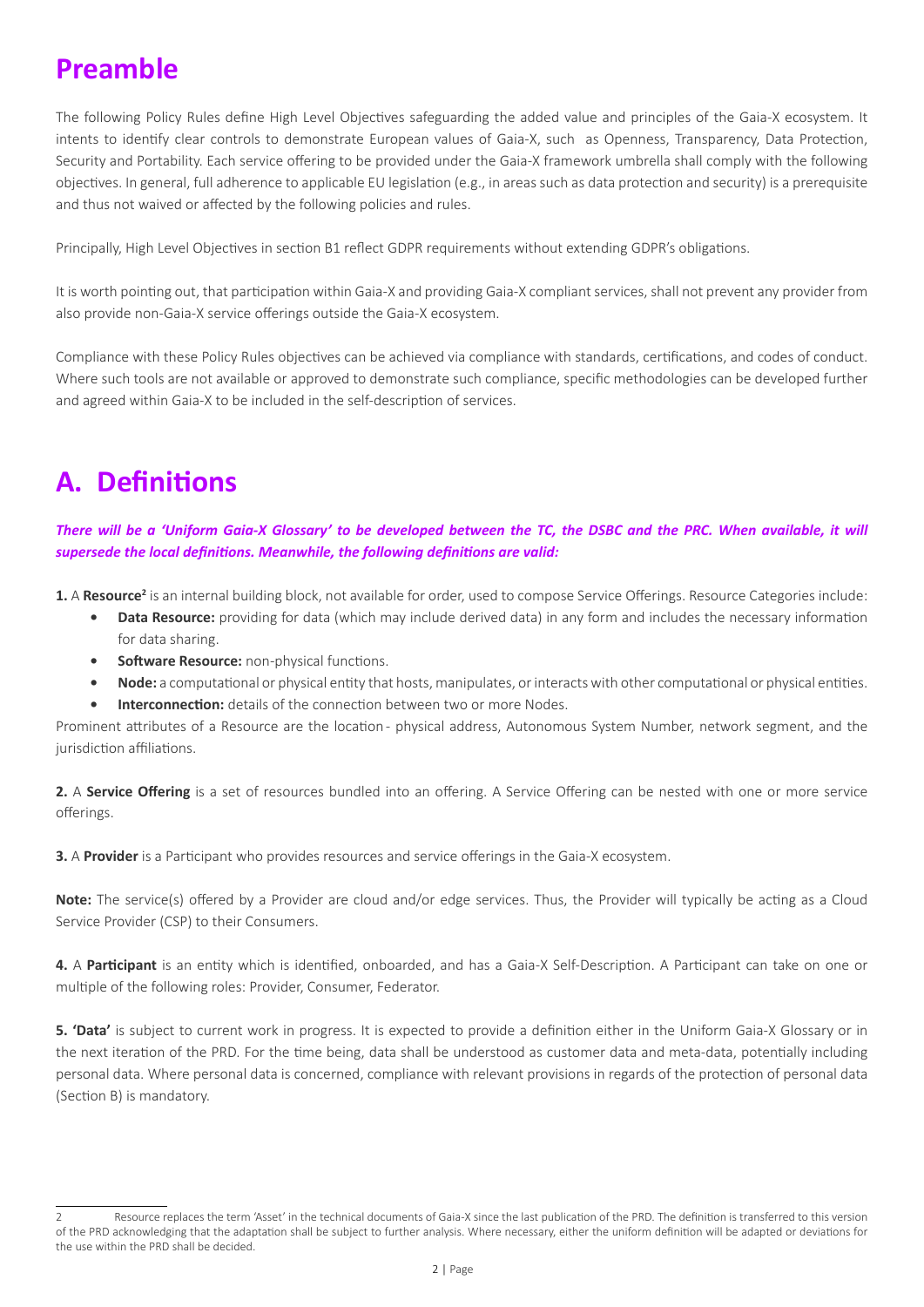# **B. Cloud Service Provider**

### **1. General Data Protection Regulation (GDPR)**

#### **1.1 General**

**1.1.1** A contract or any other legal binding act under Union or Member State law addressing GDPR requirements is in place. **1.1.2** the Roles and responsibilities of each party are defined.

**1.1.3** Technical and organisational measures are clearly defined in accordance with the roles and responsibilities of the parties, including an adequate level of detail.

#### **1.2 Art. 28 GDPR**

**1.2.1** The provider is ultimately bound to customer instructions.

**1.2.2** It is clearly defined how the customer may instruct, including by electronic means, such as configuration tools or APIs.

**1.2.3** It is clearly defined if and to which extent third country transfer will take place.

**1.2.4** If and to the extent third country transfers will take place, it is clearly defined by which means of Chapter V GDPR those will be protected.

**1.2.5** It is clearly defined if and to which extent sub-processors will be involved.

**1.2.6** If and to the extent sub-processors will be involved, measures are in place regarding sub-processors management.

**1.2.7** Provisions related to a customer audit right exist.

#### **1.3 Art. 26 GDPR**

**1.3.1** In case of a joint controllership, an arrangement pursuant to Art. 26 GDPR is in place.

**1.3.2** In case of a joint controllership, at a minimum, the very essence of such agreement is communicated to data subjects.

**1.3.3** In case of a joint controllership, there is a point of contact for data subjects.

#### **Possible Third Party Verification of Reference for Section 1**

Mechanisms pursuant to Art. 40 / 42 GDPR

### **2. Transparency**

#### **2.1 Contract between CSP and Customer**

- **2.1.1** A legally binding contract is in place
- **2.1.2** General location of Resource is provided at urban area level
- **2.1.3** Provisions governing the situation of service interruptions exist
- **2.1.4** Provisions governing Provider's bankruptcy or any other reason by which the Provider may cease to exist in law, exist
- 2.1.5 Provisions governing the rights of the parties to use the service and any data therein exist
- **2.1.6** A Service Level Agreement exists
- 2.1.7 Provisions governing changes, regardless of their kind, exist

**2.1.8** Provisions governing aspects regarding copyright or any other intellectual property rights, exist

#### **2.2 Resource**

**2.2.1** Contact details where customer may address any queries are being provided

#### **2.3 Compliance**

**2.3.1** It is being defined by which means customer may verify Provider's compliance

#### **2.4 Sub-Contractors**

**2.4.1** Applicable jurisdiction(s) of sub-contractors including sub-processors will be communicated to customer **2.4.2** Provisions exist how sub-contractors and related data localisation will be communicated.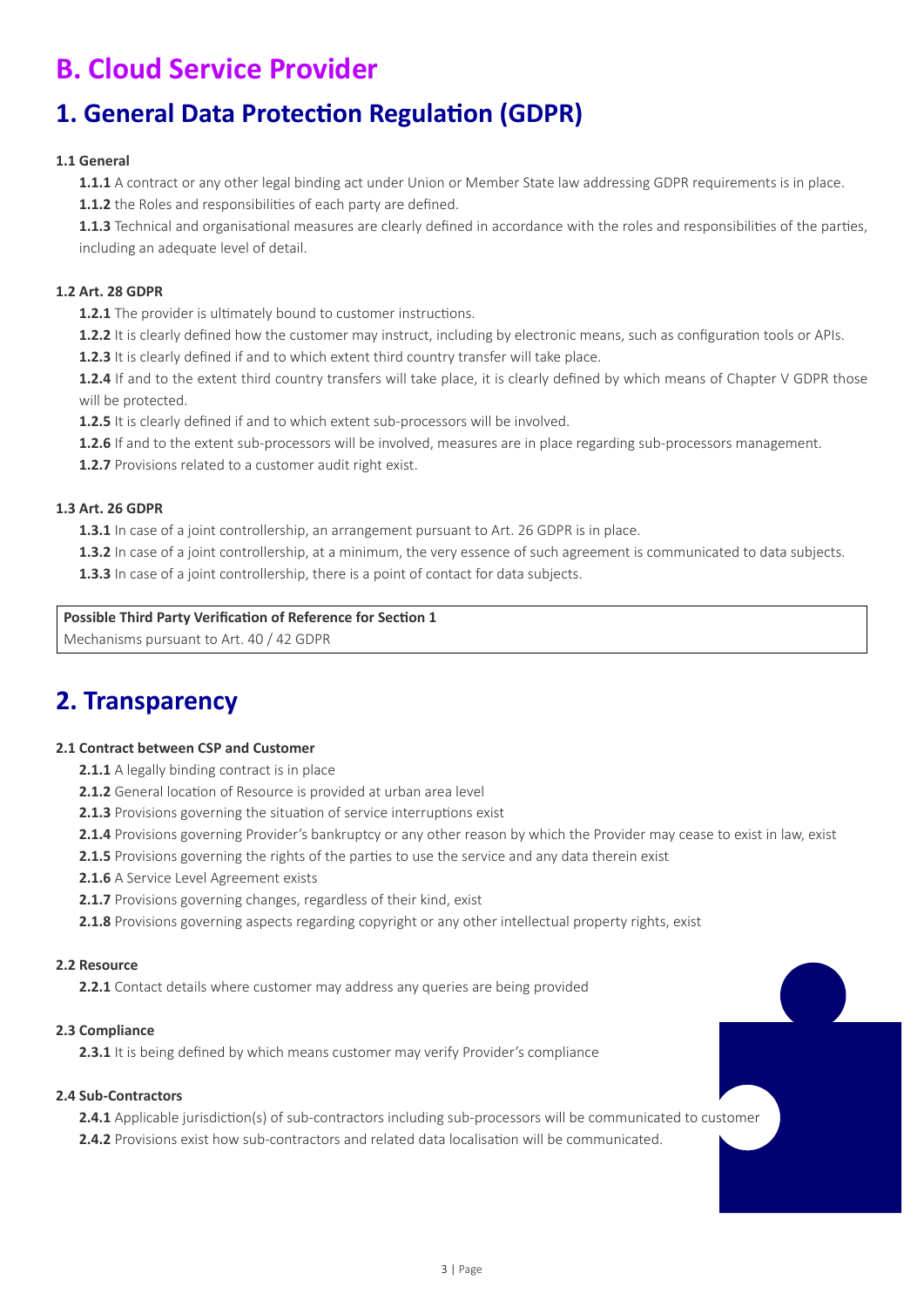### **3. Cyber Security2**

**3.1 Organisation of information security:** Plan, implement, maintain, and continuously improve the information security framework within the organisation.

**3.2 Information Security Policies:** Provide a global information security policy, derived into policies and procedures regarding security requirements and to support business requirements.

**3.3 Risk Management:** Ensure that risks related to information security are properly identified, assessed, and treated, and that the residual risk is acceptable to the CSP.

**3.4 Human Resources:** Ensure that employees understand their responsibilities, are aware of their responsibilities regarding information security, and that the organisation's assets are protected in the event of changes in responsibilities or termination.

**3.5 Asset Management:** Identify the organisation's own assets and ensure an appropriate level of protection throughout its lifecycle. **3.6 Physical Security:** Prevent unauthorised physical access and protect against theft, damage, loss and outage of operations.

**3.7 Operational Security:** Ensure proper and regular operation, including appropriate measures for planning and monitoring capacity, protection against malware, logging, and monitoring events, and dealing with vulnerabilities, malfunctions and failures.

**3.8 Identity, Authentication, and access control management:** Limit access to information and information processing facilities.

**3.9 Cryptography and Key management:** Ensure appropriate and effective use of cryptography to protect the confidentiality, authenticity, or integrity of information.

**3.10 Communication Security:** Ensure the protection of information in networks and the corresponding information processing systems.

**3.11 Portability and Interoperability:** Enable the ability to access the cloud service via other cloud services or IT systems of the cloud customers, to obtain the stored data at the end of the contractual relationship and to securely delete it from the Cloud Service Provider.

**3.12 Change and Configuration Management:** Ensure that changes and configuration actions to information systems guarantee the security of the delivered cloud service.

**3.13 Development of Information systems:** Ensure information security in the development cycle of information systems.

**3.14 Procurement Management:** Ensure the protection of information that suppliers of the CSP can access and monitor the agreed services and security requirements.

**3.15 Incident Management:** Ensure a consistent and comprehensive approach to the capture, assessment, communication, and escalation of security incidents.

**3.16 Business Continuity:** Plan, implement, maintain, and test procedures and measures for business continuity and emergency management.

**3.17 Compliance:** Avoid non-compliance with legal, regulatory, self-imposed, or contractual information security and compliance requirements.

**3.18 User documentation:** Provides up-to-date information on the secure configuration and known vulnerabilities of the cloud service for cloud customers.

**3.19 Dealing with information requests from government agencies:** Ensure appropriate handling of government investigation requests for legal review, information to cloud customers, and limitation of access to or disclosure of data.

**3.20 Product safety and security:** Provide appropriate mechanisms for cloud customers.

#### **Possible Third-Party Verification of Reference for Section 3**

Certification according to ENISA Cloud security certification framework can be considered: e.g. ISO 27k certification with appropriate scope, SecNum Cloud certification with appropriate scope, C5 attestation with appropriate scope.

<sup>2</sup> The HLO in this section are taken form the ENISA Cloud security certification and will be constantly reviewed until finalization of the ENISA Cloud security certification scheme. Where appropriate the PRD will be updated accordingly. Note: in this section terms are used as defined in the ENISA Cloud security certification scheme.